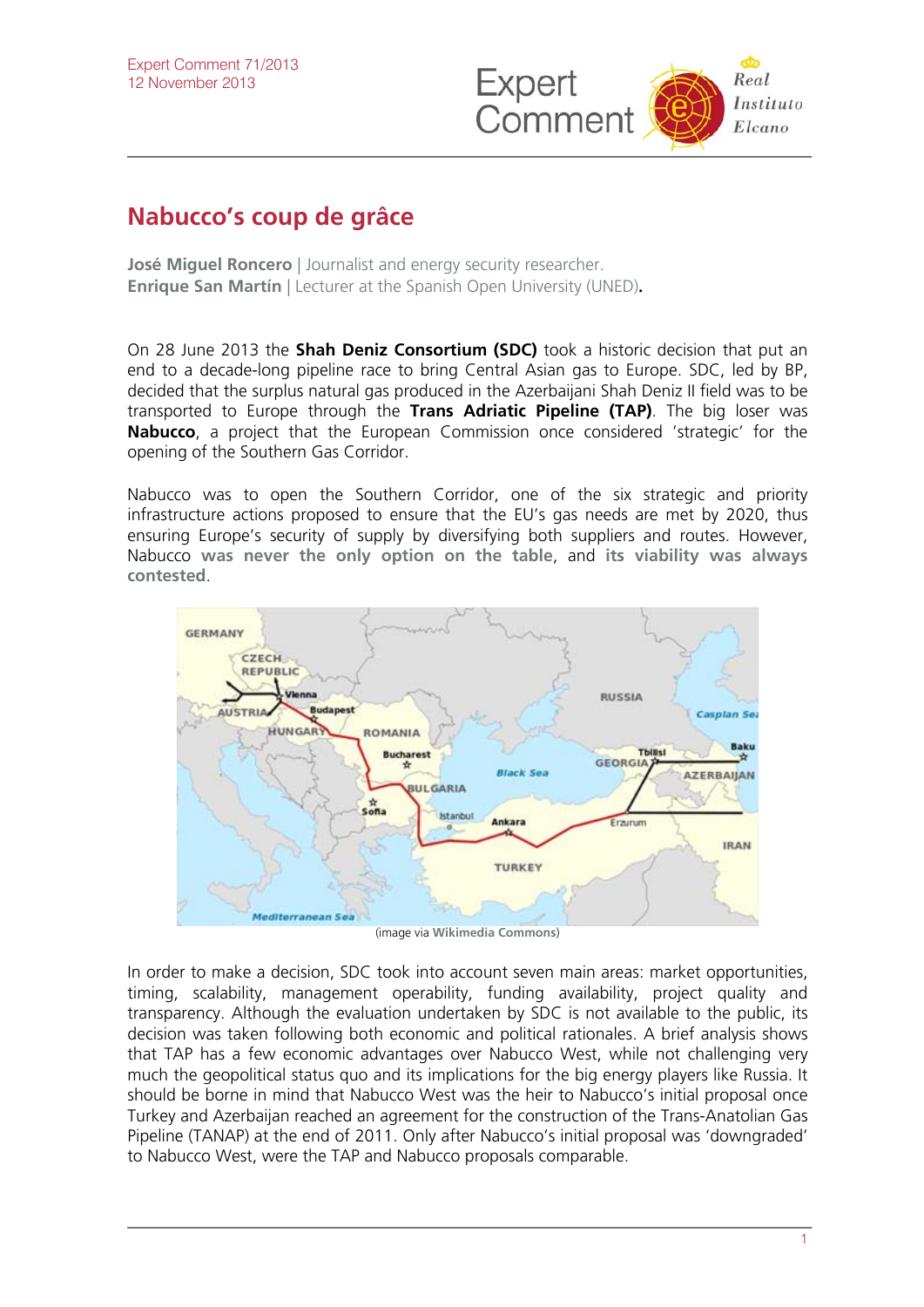

In economic terms, TAP has the whip hand. With a similar capacity, TAP's estimated construction costs are lower than Nabucco West's mainly due to its shorter route. TAP's main destination market is Italy, where natural gas is sold at a higher price than in Austria. Furthermore, the demand for gas in Italy in absolute numbers is expected to grow over 2.5 times more than in Austria by 2030. Finally, any gas surplus can be transported farther into Europe and re-sold from either Italy or Austria.

In political terms, TAP has some advantages and poses fewer inconveniences than Nabucco West. **TAP has as much strong governmental support from the countries it transits as Nabucco**. As a European project, the European Commission (EC) also supports TAP and can therefore claim success in opening the Southern Corridor. While as a project Nabucco generated a bitter rivalry with Russia's Gazprom, TAP has generated fewer concerns in Russia, Europe's largest gas supplier. That is so because TAP is less of a competitor for Gazprom's exports to Europe, while it remains physically within the EU's borders. Finally, TAP will bring gas to Italy, a country with quite well-diversified gas suppliers, whereas Austria is highly dependent on Russian gas: around 50% of Austria's gas imports come from Russia, while Italy imports less than 30% from Russia. Had Nabucco been constructed, Austria's dependence on Russian gas would have fallen significantly, while TAP does not change Italy's dependence on Russia very much.

| Key features /<br>Pipeline                     | <b>Nabucco-West</b>                                                                       | <b>TAP</b>                                                                                              | <b>TANAP</b>                                            | <b>Nabucco</b>                                                                                | <b>South Stream</b>                                                                                                                                                                                                                                                                                                                                      |
|------------------------------------------------|-------------------------------------------------------------------------------------------|---------------------------------------------------------------------------------------------------------|---------------------------------------------------------|-----------------------------------------------------------------------------------------------|----------------------------------------------------------------------------------------------------------------------------------------------------------------------------------------------------------------------------------------------------------------------------------------------------------------------------------------------------------|
| Length                                         | 1329 km                                                                                   | 867 km                                                                                                  | 1700 km                                                 | 3893 km                                                                                       | 2380 km                                                                                                                                                                                                                                                                                                                                                  |
| Capacity                                       | 10-23 bcma                                                                                | 10-20 bcma                                                                                              | 16-31 bcma                                              | 31 bcma                                                                                       | 63 bcma                                                                                                                                                                                                                                                                                                                                                  |
| Estimated cost                                 | €2.7 billion<br>(own estimate)                                                            | €1.5 billion                                                                                            | €6.7 billion                                            | €7.9 billion                                                                                  | €16 billion                                                                                                                                                                                                                                                                                                                                              |
| Construction to begin<br>in                    |                                                                                           | 2015                                                                                                    | 2014                                                    |                                                                                               | 2012                                                                                                                                                                                                                                                                                                                                                     |
| Gas to be delivered by                         |                                                                                           | 2019                                                                                                    | 2018                                                    |                                                                                               | 2015                                                                                                                                                                                                                                                                                                                                                     |
| Transit countries (Main<br>destination market) | <b>Bulgaria</b><br>Romania<br>Hungary<br>(Austria)                                        | Greece<br>Albania<br>(Italy)                                                                            | (Turkey)                                                | Turkey<br><b>Bulgaria</b><br>Romania<br>Hungary<br>(Austria)                                  | Russia<br><b>Bulgaria</b><br>Serbia<br>Hungary<br>Slovenia<br>(Italy)                                                                                                                                                                                                                                                                                    |
| Partners / Owners                              | OMV (24%)<br>MOL (17%)<br>Transgaz (17%)<br>Bulgargaz<br>(17%)<br>BOTAŞ (17%)<br>GDF (9%) | BP (20%)<br>SOCAR<br>(20%)<br>Statoil<br>(20%)<br>Fluxys (16%)<br>Total (10%)<br>E.ON (9%)<br>Axpo (5%) | SOCAR<br>$(80\%)$<br><b>BOTAŞ</b><br>(15%)<br>TPAO (5%) | OMV (17%)<br>MOL (17%)<br>Transgaz<br>(17%)<br>Bulgargaz<br>(17%)<br>BOTAŞ (17%)<br>RWE (17%) | Offshore section:<br>Gazprom (50%)<br>Eni (20%)<br>EDF (15%)<br>Wintershall (15%)<br>Onshore section:<br>National joint<br>ventures in<br>Austria (OMV),<br>Bulgaria (BEH),<br>Croatia (Plinacro),<br>Greece (DESFA),<br>Hungay (MVM),<br>Serbia (Srbijagas)<br>and Slovenia<br>(Plinovodi), all<br>controlled by<br>Gazprom (at least<br>50% of shares) |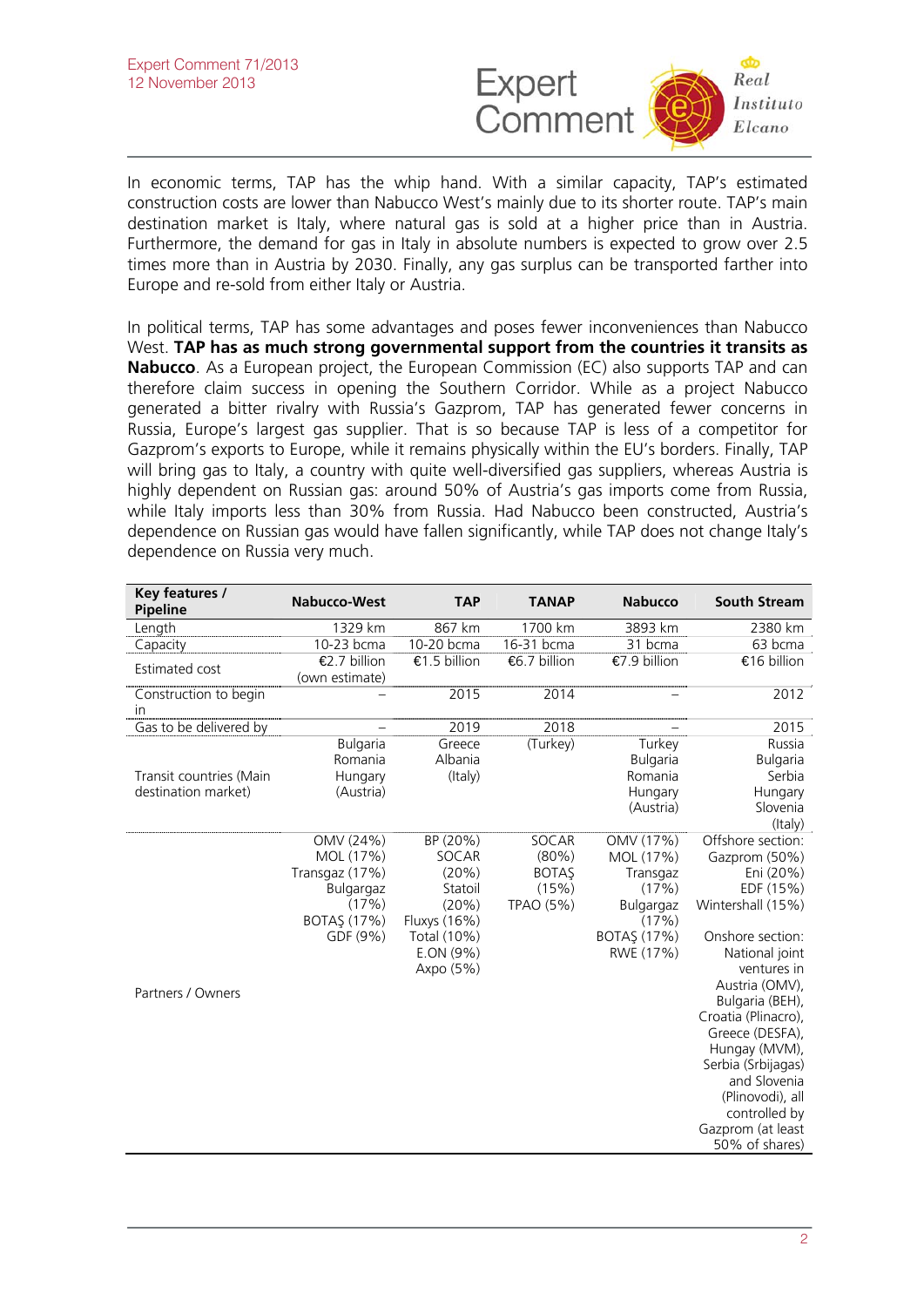

Nabucco was born as a mega-project: quite big, very ambitious, with a large budget and engaged at a very high political level. It was soon contested by another mega-project, **Russia's South Stream**. Nabucco always had the strong political support of Austria, the other European transit countries and the EC. It was a flagship project, a symbol of the EC's determination to reduce Europe's gas dependence on Russia and of Austria's desire to become a major player in the gas game. The project seemed too big to fail. The EC had supported it for too long for anyone to think it would let it go. However, Nabucco's main challenge came not from politics, but from geo-economics. Despite enjoying political support, the project never had access to a gas source. As Vladimir Putin put it, the question was never whether it would be possible to build the pipeline but whether it could be filled. Nevertheless, it must be borne in mind that Nabucco was never intended to own or buy gas, only to sell transport capacity to producers.

Austria's OMV, the leading company behind Nabucco, also failed to understand the game of alliances and common interests being played by the other actors. OMV may have been too naïve, trusting that the greater good would prevail over commercial assessments. Nabucco remained mostly a Central and Eastern European project led by OMV, with the aim of bringing Azerbaijani gas to the Central European Gas Hub in Austria, a distribution hub also controlled by OMV. The Austrian company was competing against BP and Statoil, respectively one of the biggest 'seven sisters' and one of the biggest national oil companies.

TAP, on the other hand, managed to establish close alliances with key players in the year prior to SDC's final decision. TAP partnered with TANAP, the 'killer' of the original Nabucco project, and therefore with its main shareholder, the State Oil Company of the Azerbaijan Republic (SOCAR), which was also the owner of 10% of SDC. Later on, TAP offered SDC's shareholders the possibility of buying TAP shares. By June 2013, the interests of SDC's major stakeholders were in line with TAP's. By the time SDC's decision was made (June 28) there was not a single SDC shareholder investing in Nabucco West, but as early as 30 July 2013 BP and SOCAR joined Statoil to collectively own 60% of TAP and 61% of SDC.

The EU's need to import gas will increase over time, as demand is expected to rise and domestic production is expected to decline. One of the EC's goals to meet this increasing demand is to open the Southern Corridor. For the EC, whether the gas from the Caspian Sea flows to Europe through TAP or Nabucco is irrelevant, since the aim is to enhance the security of the EU's energy supply. TAP/TANAP will open such a route, meeting the EC's goal.

However, TAP will only make a small contribution to enhancing the EU's security of supply. With a capacity of 10 to 20bcma, TAP is expected to provide 2.29% to 4.58% of the EU's projected gas imports by 2030 (or 12.26% to 22.32% of Italy's gas imports). Hence, the EC continues to point out the need for future developments and projects to diversify both routes and suppliers in order to meet the EU's gas demand. Thus, new projects will be sought to take gas from the Caspian Sea and the Middle East to Europe. BP, for instance, has not closed the door to a second pipeline to transport Azerbaijan's gas to Europe. Other projects, such as Russia's South Stream, will also contribute to meet the EU's gas demand.

Some scholars have criticised the EC's apparent lack of initiative during the selection process. The EC limited its action to setting high-strategy objectives and left the final decision in the hands of political and economic actors. This *laisser-faire* strategy allowed national actors and private energy companies to decide on the basis of economic and national interests.